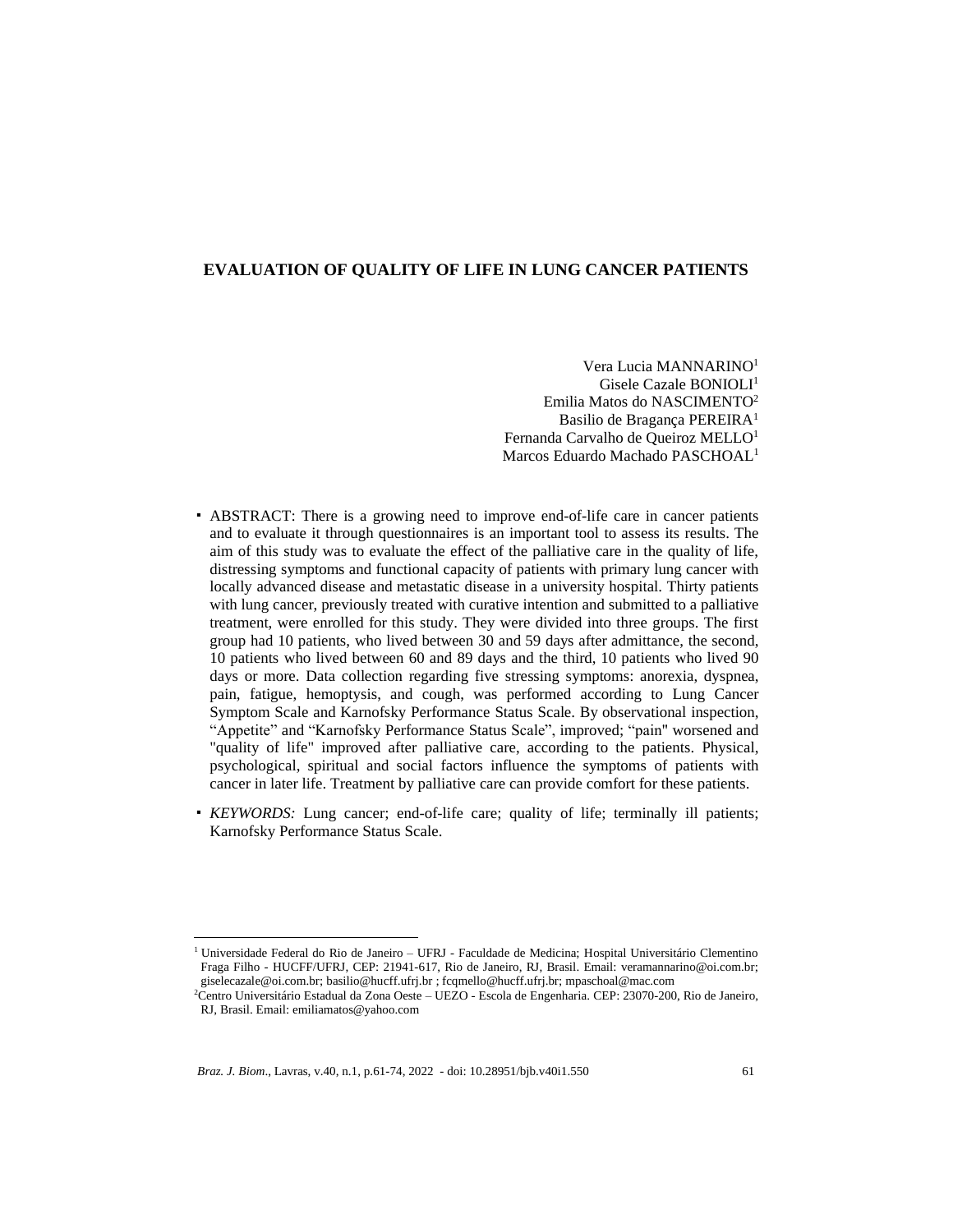### **1. Introduction**

Lung cancer is the leading cause of cancer death worldwide, with approximately 17% of the total new cancer cases and 23% of the total cancer deaths (JEMAL *et al.*, 2011). Lung cancer also leads cancer deaths in the United States and is the second most common cause of cancer in that country (JEMAL *et al.*, 2010). The number of new cases of lung cancer for Brazil for each year of the 2020-2022 period is estimated to be 17,760 for men and 12,440 for women. These values correspond to an estimated risk of 16.99 new cases for every 100 thousand men and 11.56 for every 100 thousand women. (INCA, 2019).

In most cases, the diagnosis is made in a moment of locally advanced or metastatic disease. At this stage, patients have symptoms related to the tumor (primary symptoms), or related to metastases or paraneoplastic syndromes (secondary symptoms) (KNORST *et al.*, 2003).

When patients are at an advanced stage, it is important that they receive treatment of palliative care to relieve the distressing symptoms and improve quality of life. The World Health Organization considers palliative care (PC) as an approach that improves the quality of life of patients and their families, by prevention and relief of suffering, through early identification, careful assessment and treatment of pain and other physical, psychosocial and spiritual symptoms (JEMAL *et al.*, 2011). Critically ill patients who attend palliative care programs have great chance to have their symptoms relieved (KOVÁCS, 2003).

Palliative care is the ideal option for these patients, although only few countries offer it as a routine standard option.

The aim of this study was to evaluate the influence of palliative care on distressing symptoms, functional capacity and quality of life of patients with primary non-small cell lung cancer, since patients with advanced cancer develop a large number of devastating physical and psychological symptoms, requiring CP, care and attention for their families.

#### **2. Material and methods**

It was a prospective study conducted at oncopneumology program. The patients were considered beyond therapeutic possibilities of cure, when admitted to this work. According to the criteria, 30 patients with anatomopathologic diagnosis of lung cancer were seen in the oncopneumology program. Those patients were staged according TNM system: III-B and IV, non-small cell lung cancer, previously submitted to oncologic treatment with curative intention. They were divided into three groups. The first group was composed by ten patients who lived between 30 and 59 days after admittance, the second, by ten patients, who lived between 60 and 89 days and the third, by ten patients who lived 90 days or more. We used a protocol form for data collection of patients: age, gender, histological type and amount of cigarettes. Data collection was performed in the clinic consultation. The data have been individualized for each patient.

The lung cancer symptom scale (LCSS) is a reliable and valid disease- and sitespecific quality of life (QOL) instrument. It consists of nine visual analogue scales (0– 100mm) assessing QOL in the past 24 h (HOLLEN *et al.*, 1993). The 9-scale mean total represents the overall score, with a lower score corresponding to a better QOL. These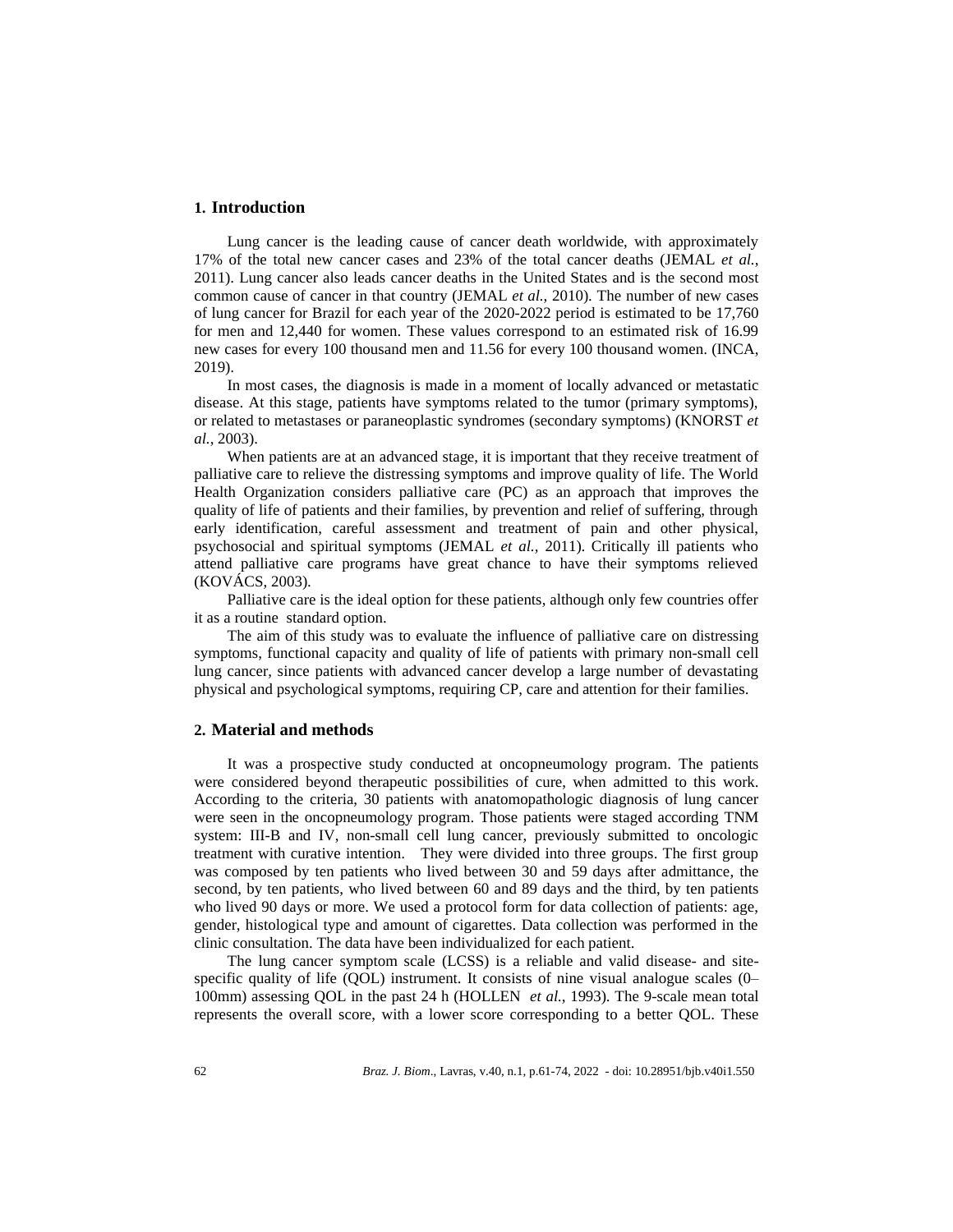scales focus on physical and functional dimensions only, including six major symptoms of lung cancer: appetite, fatigue, cough, dyspnea, hemoptysis, and pain. The remaining three items include a self-rating of general lung cancer symptoms, how illness affects normal activities of daily living, and overall QOL (HOLLEN *et al.*, 1993).

LCSS questionnaire was applied by the main investigator. The KPS (KARNOFSKY and BURCHENAL, 1949) was performed by the main investigator, too. Patients were seen according their demands, sometimes weekly, but for this study only the monthly assessment (D0, D30, D60, and D90) was considered. The analysis was done on day zero (D0), before the palliative treatment, and at 30th day (D30), for patients in the three groups (total of 30 patients), at the 60th day (D60), for patients who lived 60 days or more (20 patients), and at 90th day (D90), for patients who lived 90 days or more (10 patients).

The statistical analysis was done using the Survival Agreement Plot proposed by Luiz *et al.* (2003), a non-conventional method, to assess the reliability of a quantitative measure. This method implements the Kaplan Meier curves without censored data where the failures occur at the absolute difference between the observer scores. An improved method proposed by Llorca and Delgado-Rodríguez (2005) was also used. This one considers two groups of real score differences instead of the global differences.

Both methods calculate the absolute difference of values regarding the two measures. In the Luiz method, the survival plot shows only if the opinions are similar (small differences) or not. On the other hand, the Llorca method divides the differences into two groups: the first (group A), where the doctor's score is higher, and the second (group B) where the patient's score is higher. These are non-conventional methods of survival curves where the x axis is related to the disagreement level of the observer and patient opinions; and the y axis indicates the probability of a disagreement level over a particular value.

For instance, if a doctor's score is higher, the difference will be in the group A. Otherwise the difference will be in the group B, where the patient score is higher. After evaluating all differences, two curves are plotted: one for group A and another for group B. Then, besides identifying whether the opinions are similar, one can check where the doctor's or the patient's scores are higher.

Graphic demonstration was done by use of box plot, where we utilized the results obtained by the observer and the subjects, divided into groups. The equality of the two survivor functions obtained through the Llorca and Delgado-Rodriguez (2005) method was obtained by using the Tarone-Ware test (TARONE and WARE, 1977), which is a non-parametric weighted rank test.

The star plot (CHAMBERS *et al.*, 1983) a graphical method used to examine multivariate data sets was also performed. It is a technique for analysis of multivariate data through star-shaped figures. Each variable is represented by a radius whose length is proportional to its size, and may take a value from 0 to 1 (a reference unit). The larger the radius, the more favorable the characteristic is.

This method assesses one or more variables in a single graphic. In addition, the first box was implemented to each variable to check the difference between the measure in the observer's and the patient's views. The R software (R CORE TEAM, 2020) was used to implement all the data analysis. Due to ethical considerations, there was no control group. This study was submitted to the Committee for Research Ethics of Hospital Universitário Clementino Fraga Filho, of the Universidade Federal do Rio de Janeiro, receiving assent.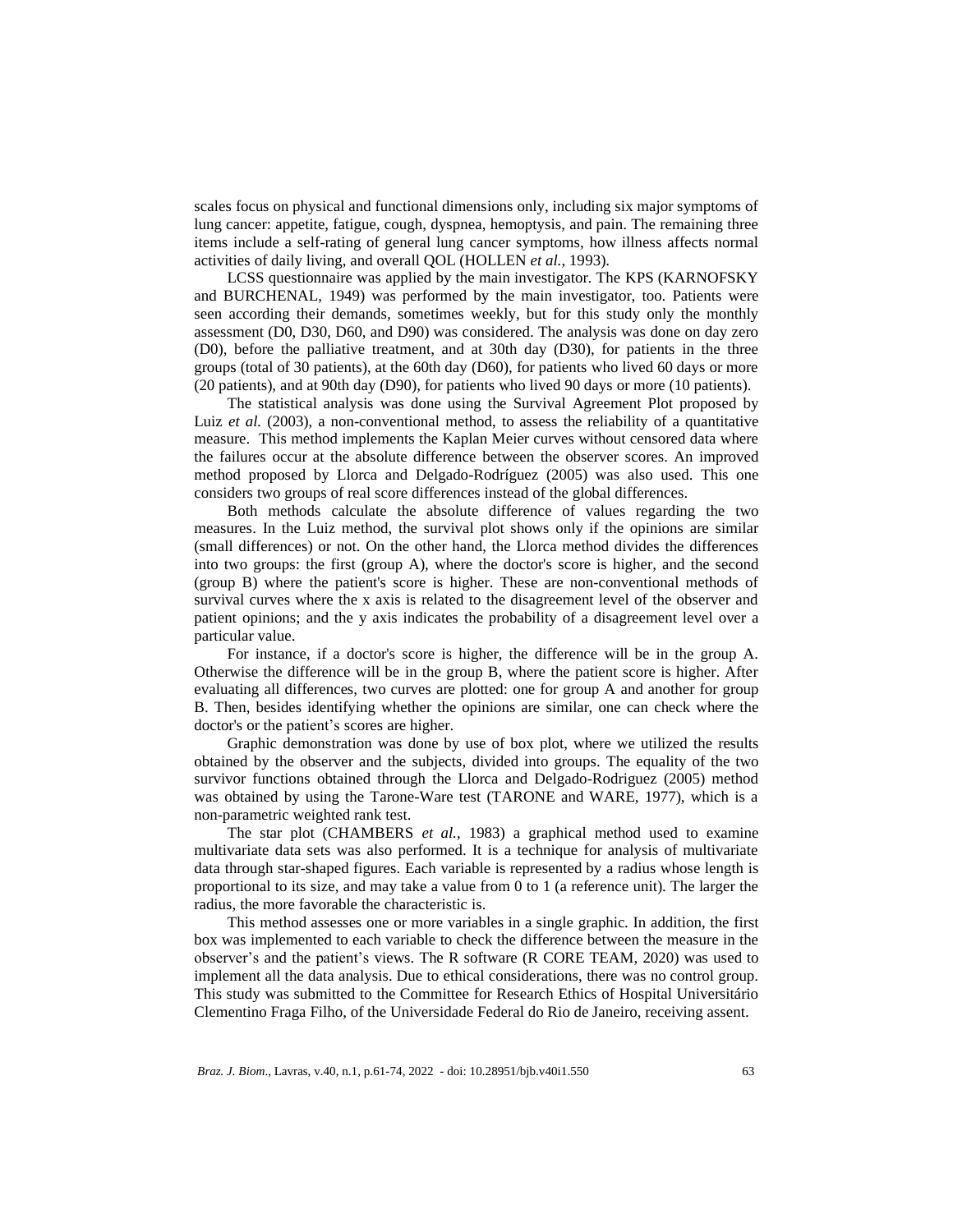# **3. Results**

This work consisted of 13 men and 17 women. We obtained the following results as shown below. Figure 1 shows the box plots to assess the difference between the measurements, from view of the observer, considering the variables: "Appetite", "dyspnea", "pain", "fatigue", "hemoptysis", "cough" and "KPS". Through the test of difference of means it was possible to identify the variables that showed statistical significance. For all patients ( $n = 30$ ), by comparison between D30 and D0, significance was found for the variable "hemoptysis" ( $p = 0.05$ ), with improvement of this symptom. It is worth noting that the number of patients with this symptom was very small (10% of patients).

Relating to the difference in ratings between D30-D0 of patients who lived between 30 and 59 days ( $n = 10$ ), we found significant difference for "appetite" ( $p = 0.06$ ), with symptom improvement and also for the variable "Karnofsky" ( $p = 0.003$ ), also with improvement. Considering the difference between D60-D0 evaluations of all patients who lived 60 days or more  $(n = 20)$ , we found a statistically significant difference for the variable "hemoptysis" ( $p = 0.08$ ), although not graphically identified. Regarding to the difference in ratings between D60-D0, of all patients who lived between 60 and 89 days  $(n = 10)$ , it was observed that about 75% of patients improved with respect to "dyspnea" and more than 50% with respect to "appetite". Considering the difference in ratings between D90-D0, for patients who lived 90 days or more  $(n = 10)$ , it was not found any statistical significance.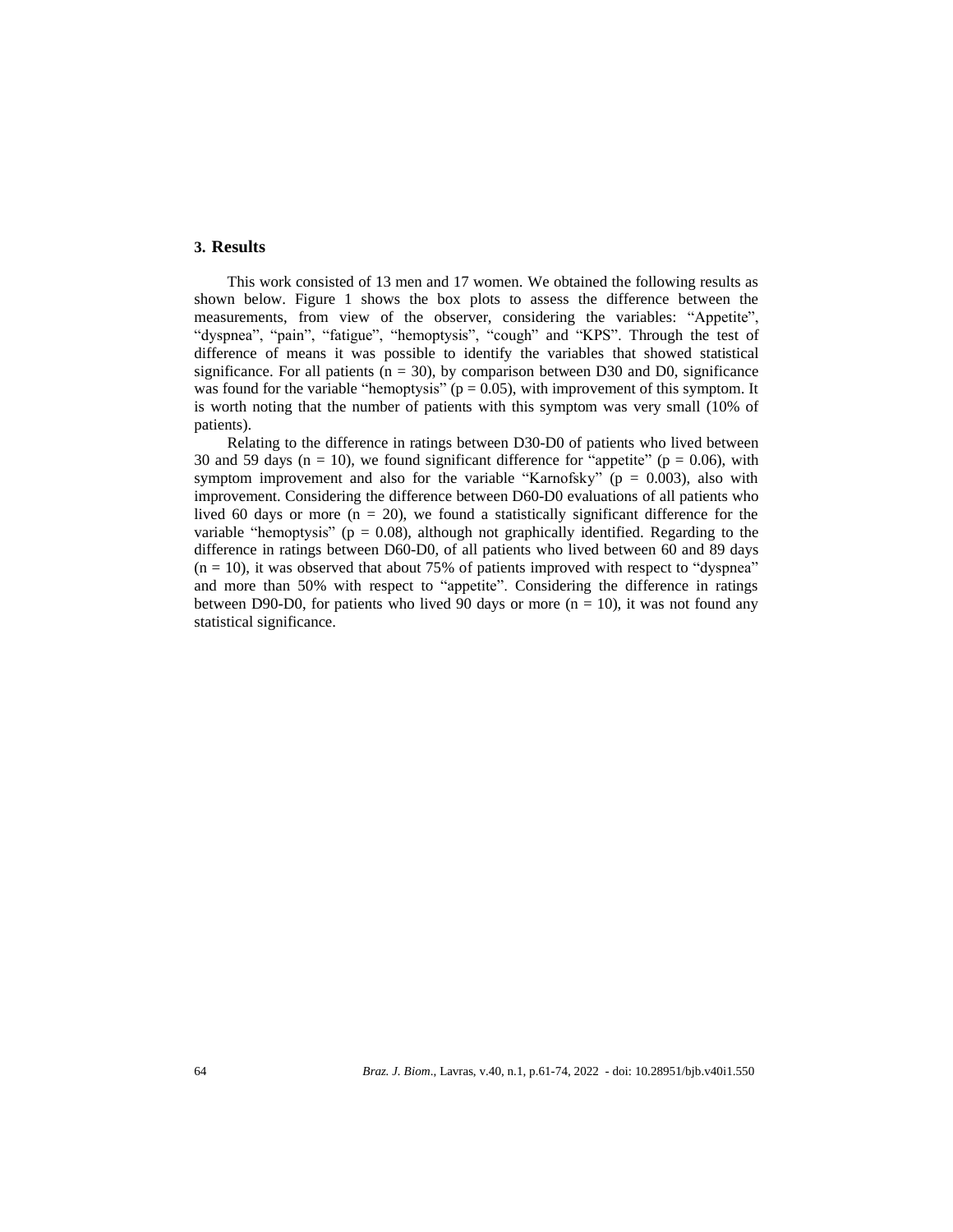

Figure 1 -Evolution of treatment according to the vision of the observer.

Figure 2 presents the box plots from view of patients, related to "appetite", "dyspnea", "pain", "fatigue", "hemoptysis", "cough", "severity of symptoms (G Symptoms)", "ability to accomplish tasks" (C Conduct) and "quality of life" (QOL), indicator of overall well-being.

Examining the difference between D30-D0 evaluations of all patients  $(n = 30)$ , significance was found for the variable "pain" ( $p = 0.02$ ), with worsening of this symptom, and for the variable "hemoptysis" ( $p = 0.04$ ), with symptom improvement. In relation to the difference between D30-D0, from patients that lived between 30 and 59 days ( $n = 10$ ), significance was found for the variable "pain" ( $p = 0.04$ ), with worsening of the symptom, and of variable "quality of life" (value  $= 0.04$ ), with improvement. The difference between D60-D0, for all patients that lived 60 days or more ( $n = 20$ ), presented significance for the variable "hemoptysis" ( $p = 0.08$ ), with symptom improvement. Relatively to the difference between D60-D0, for all patients that lived between 60 and 89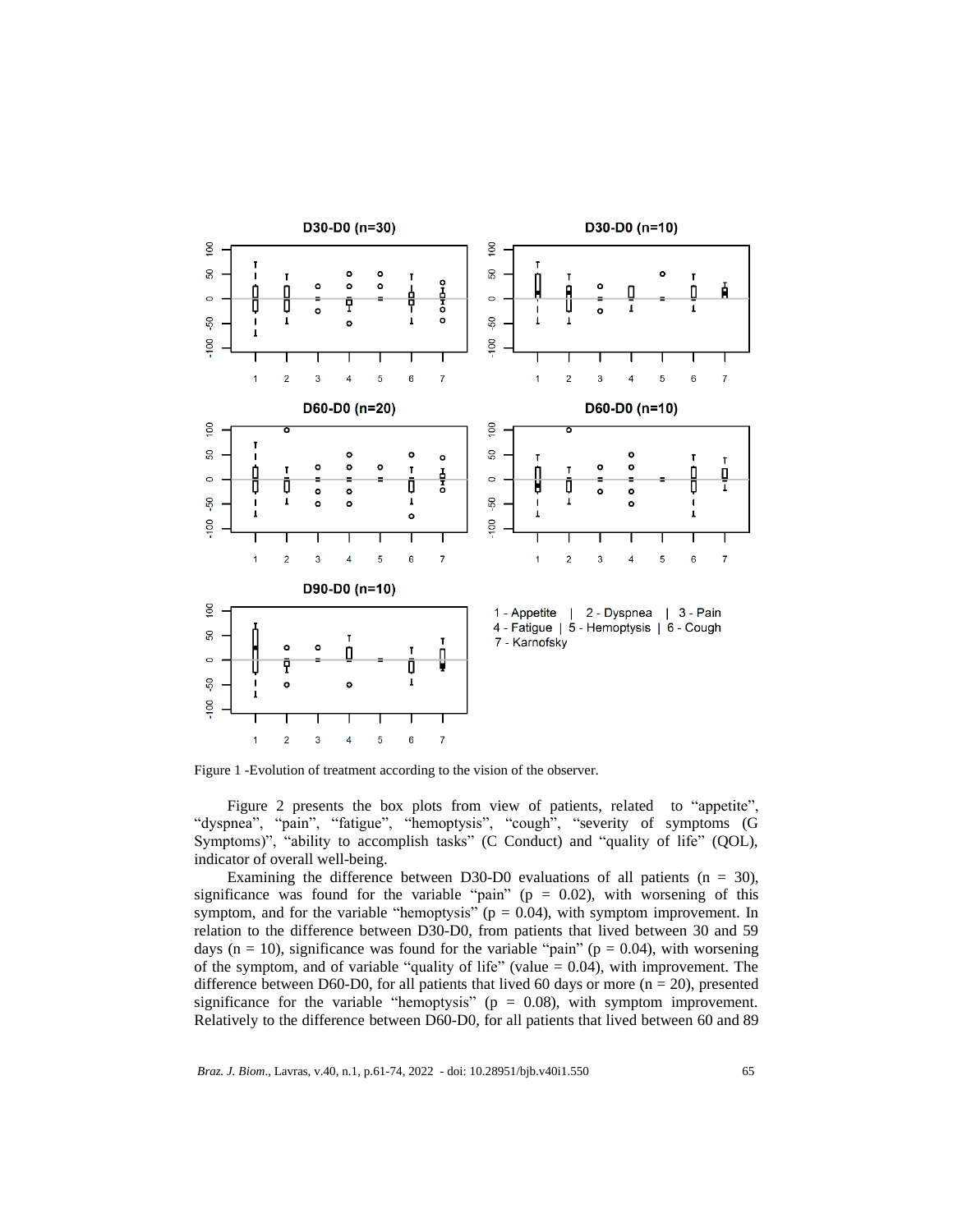days ( $n = 10$ ), significance was found for the variable "severity of symptoms" ( $p = 0.06$ ), assuming a median positive value. Regarding the difference between D90-D0, for patients that lived more than 90 days ( $n = 10$ ), no statistical significance was found.



Figure 2 -Evolution of treatment of the patient's vision.

The analysis of concordance between the physicians and patients' scores was assessed graphically using methods of Luiz *et al.* (2003) and Llorca and Delgado-Rodríguez (2005). Figure 3 shows the results of this analysis, which took into account the following variables: "appetite", "dyspnea", "pain", "fatigue" and "cough". The variable "hemoptysis" was excluded from the analysis, given the small number of patients with this manifestation. The Tarone-Ware test (TARONE and WARE, 1977) was used to evaluate equality of survival curves obtained by the method of Llorca and Delgado-Rodríguez (2005).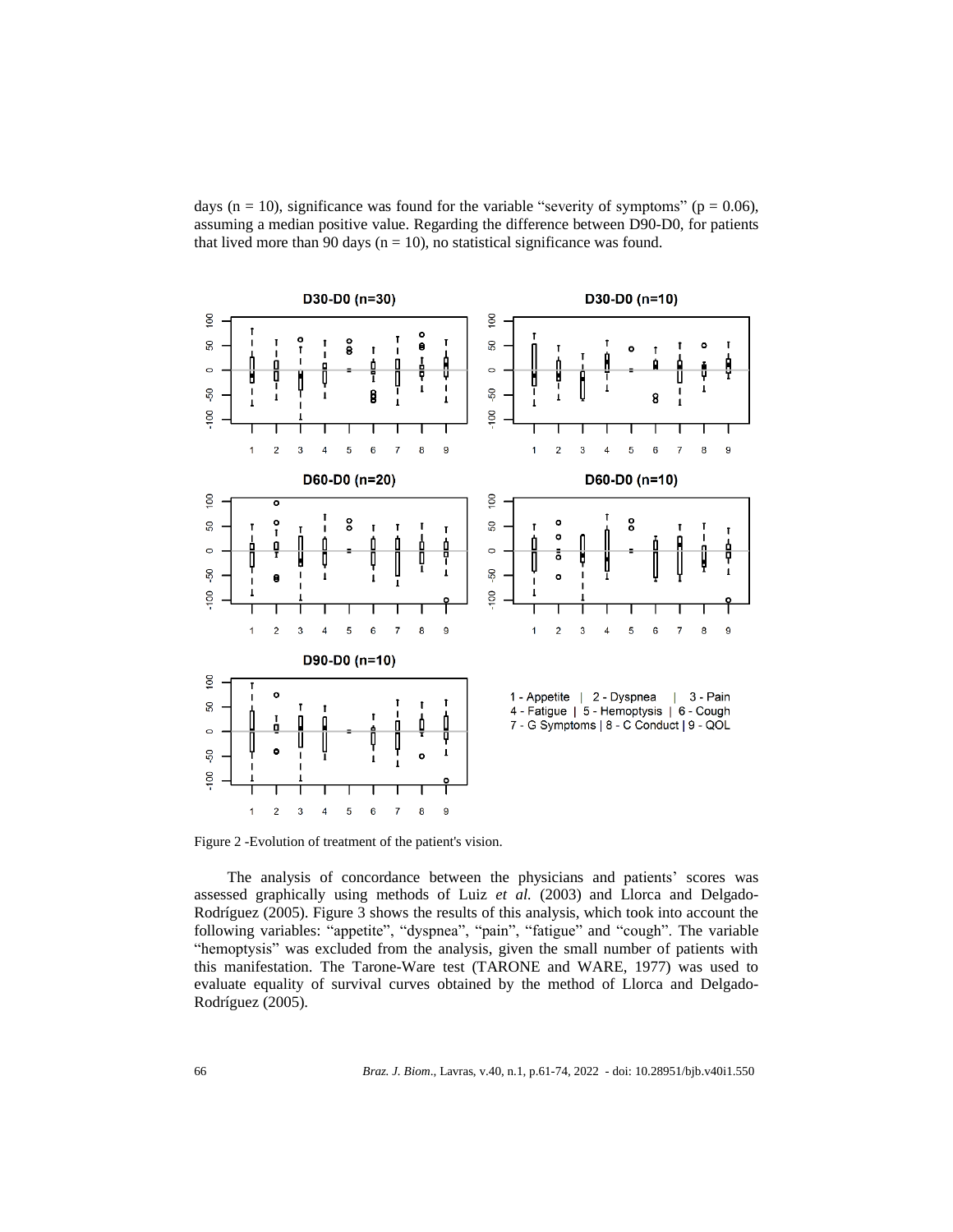For the variable "appetite", there was no difference between the survival curves ( $p =$ 0.355), suggesting concordance between observer ratings and patient. There is also agreement among the opinions related to the variable "fatigue" ( $p = 0.796$ ). However, the same was not observed for the variable "dyspnea", which showed a significant difference between assessments ( $p = 0.0124$ ). Related to the variables "pain" and "cough", significant differences were also observed ( $p < 0.01$ ) and ( $p < 0.01$ ), respectively.



Figure 3 - Concordance analysis of symptoms between the observer and the patients' view: Luiz Method and Llorca Method.

The choice of the type of graphical presentation by scales of intensity and variation of symptoms collected is a crucial task. In our case, we decided to use signals, to build diagrams with a global view of symptom variation, obtaining good results. Patients were numbered according to their order of admittance, 0 to 30. Four of them, herein represented by their numbers, were chosen to show the evolution of symptoms in the chart.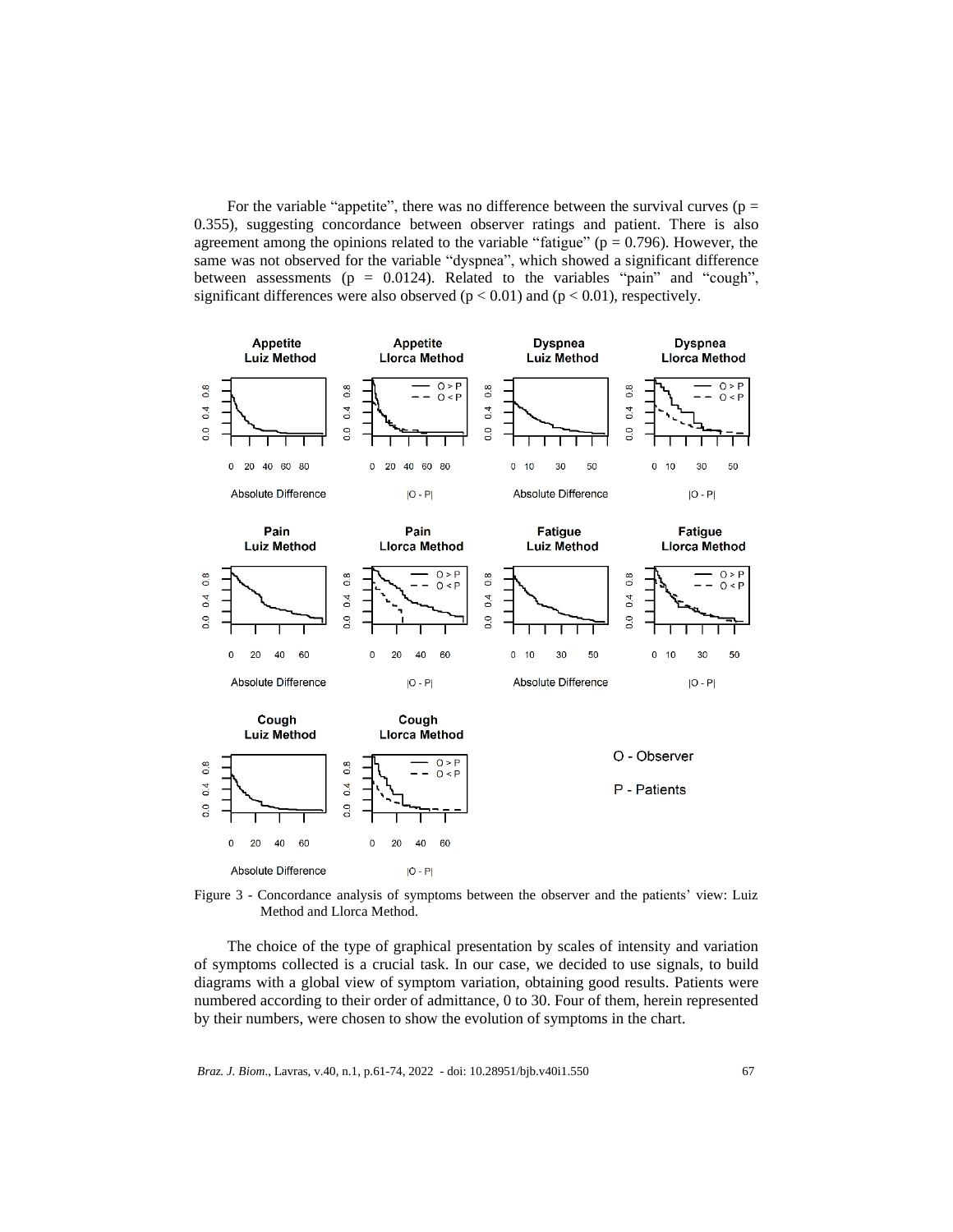In order to illustrate the intrapersonal variation of some patients, was used the method "Star Plot" shown below. Figure 4 shows the "star plot" for the four patients who stood out among the 30 evaluated, ("Patient 10", "Patient 13", "Patient 22" and "Patient 24"), where each axis represents a symptom assessed according to patients' vision.

"Patient 10" appeared at the first consultation (D0) in an important clinical situation of loss, with improvement in the assessments of 15, 30 and 45 days and worsening from day 60th onwards.

"Patient 13" arrived in the first consultation (D0), also in an important clinical situation of loss, with improvement in some variables until the 60th day, when he returned to worsen.

"Patient 22" appeared at the D0 greatly compromised, with improvement in other outpatient visits, reaching maximum improvement in the 45th day of evaluation.

"Patient 24" has evolved with many losses until the 45th day and then started to improve, performing well in all variables. Note that the variable "hemoptysis" never appeared in the diagram for "patient 24", who had not this symptom.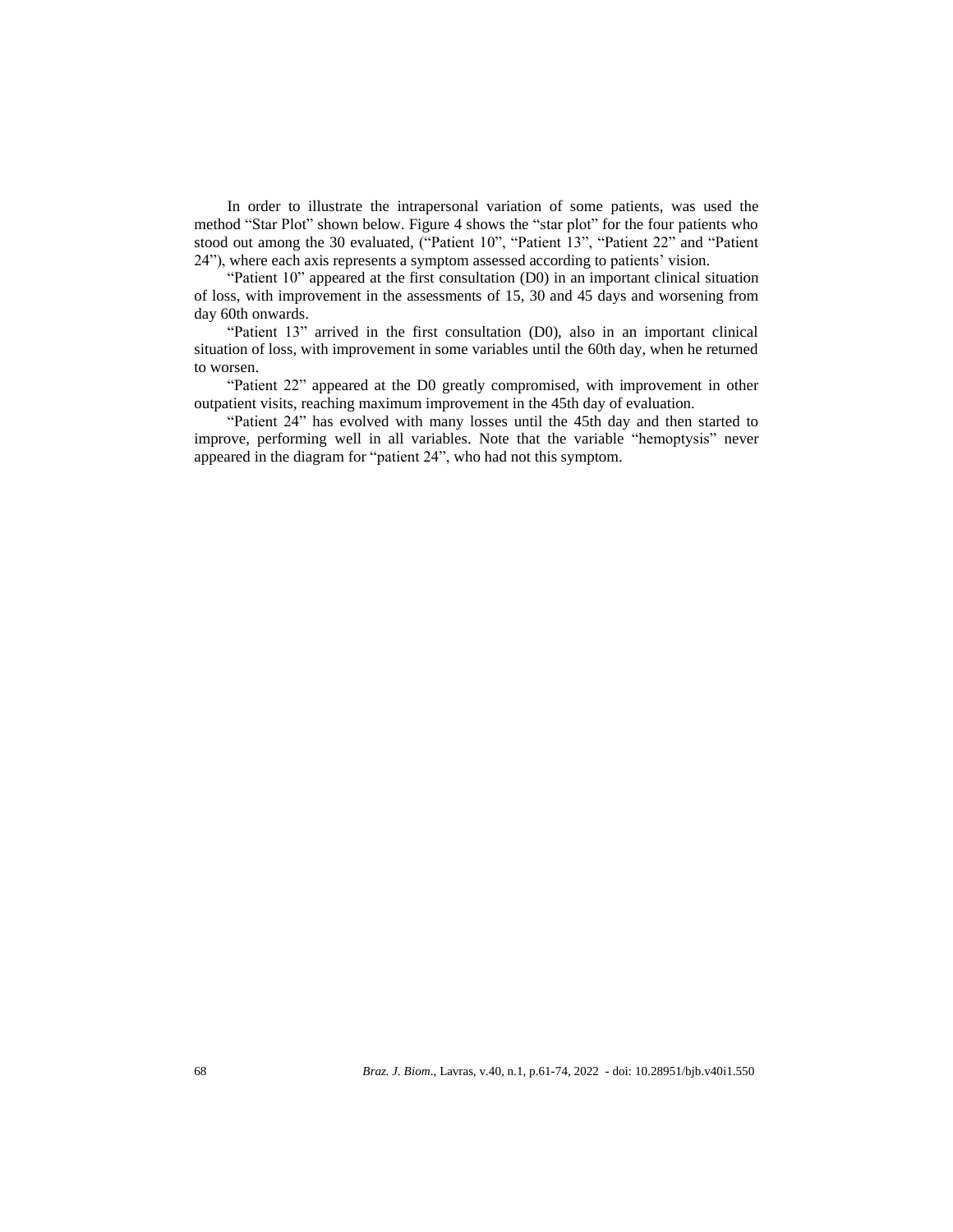

Figure 4 - Star plots.

### **4. Discussion**

The present research evaluated the impact of palliative care over the distressing symptoms and functional capacity of the patients with lung cancer in final stage of life with symptoms and limitations inherent of this phase of the disease, as described hereinafter.

Ninety-six percent (n=29) of patients in this study have anorexia at some time of our follow-up on CP. Literature data show its presence in 65-85% (INCA, 2001) and 89-90% in anorexia-cachexia syndrome of patients with advanced cancer (NERVI, 2004). Many of our patients had oral candidiasis, nausea, and fecal impaction, the last one due to the use of opioids. All this contributed to anorexia. We were able to intervene on these factors, for example, treating oral candidiasis, adapting diet, with concomitant treatment of pain with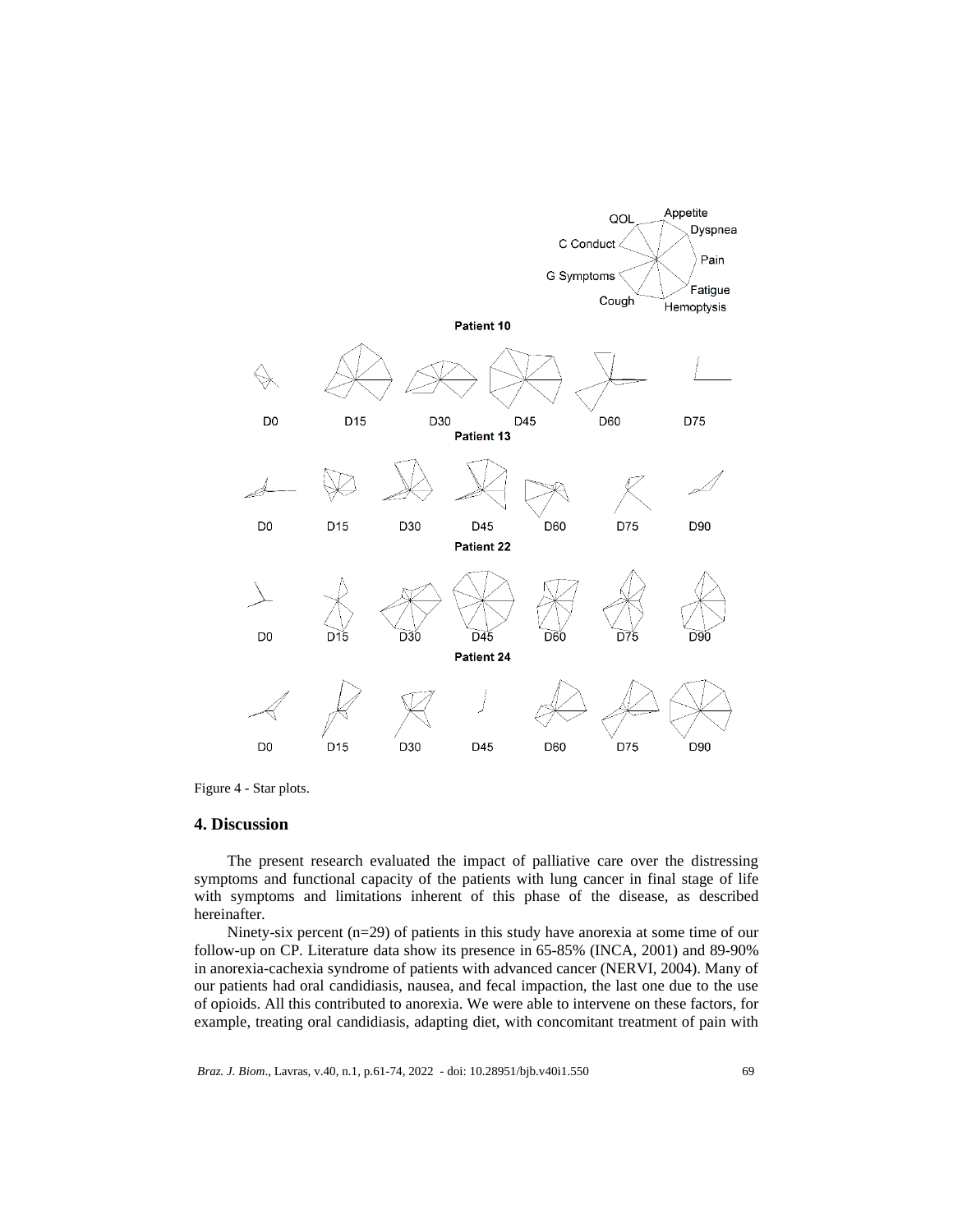tricyclic antidepressants. There was a statistically significant improvement, from the viewpoint of the observer, of the variable "appetite" (p value  $= 0.06$ ) in the difference in the evaluation of D30-D0 ( $n = 10$ ).

Dyspnea was present in 80% of patients. These data are in accordance to the literature (SKAUG *et al.*, 2007; FORNELLS, 2004). Eighty percent of our patients (n = 24) had been smokers, and many of them had chronic obstructive pulmonary disease (COPD). Some had cardiovascular disease and other had pleural effusion, lymphangitis carcinomatosis, anemia, fever due to respiratory infection or due to tumor, superior vena cava syndrome, and, with rare exceptions, had cachexia in later life. Ventilatory support measures and medications for symptom relief were adopted for these patients, however there was no modification of the symptom, most likely because it is a subjective symptom that depends on various physical and psychological factors, as related above. There was no statistically significant change of variable "dyspnea" in several comparative measurements made by the box plots. There was no statistically significant change of the variable "dyspnea" in the various comparative measures.

A hundred percent  $(n = 30)$  of the patients had pain at some time of our follow-up on CP. Pain tends to increase in the final stages of the patient's life. The literature shows that pain assessment is a complex process and currently there are three value dimensions in pain: the sensory-discriminative, motivational-affective and the cognitive-evaluative. Besides the approaching death, with all aspects, insecurity, uncertainty, separation, may negatively influence this variable in the variable "pain", we must take into account the extent of disease, interference by the patient's life, the social and emotional aspects. This patients are in the final stages of life, with limitations inherent to this stage and should be considered, besides the problems related to the injury itself, the prospect of approaching death, with all questions, insecurity, uncertainty, separation, among other factors that may negatively influence this variable.

This variable suffers influence of the extent of disease, personal life, and the social and emotional aspects (ANGELOTTI and SARDÁ, 2005). It is important to say that two thirds  $(n = 20)$  of our patients were in stage IV of diagnosis, a decisive factor, considering that patients with metastatic cancer are more likely to feel pain (LARUE *et al.*, 1995). It is also important to mention that economic and social problems can interfere negatively with pain (ELLIOTT *et al.*, 1999; BERGMAN *et al.*, 2001; LASCH, 2002). Our patients had limited financial resources that influence pain negatively.

It is interesting that there were differences between the assessments of patients an observer about pain during the consultation. Often patients reported having a very intense pain, but not presented, e.g., fascia or pain behavior. We intervened with analgesics, treatment of emotional factors, among others. Despite these interventions, many of these patients were still complaining of pain. Perhaps this assessment tool, in this particular situation of palliative care, was not been able to assess pain in all its dimensions.

A hundred percent  $(n = 30)$  of the patients had fatigue at some time of our follow-up on CP. According to the literature, fatigue is an almost universal symptom in patients with advanced cancer (WAGNER and CELLA, 2004). We observed similar changes in our work. We know that as time goes by, there is a progressive deterioration of general condition, often with anemia and other debilitating symptoms, worsening levels of anorexia, and episodes of dyspnea and pain. All this, combined with great sadness, anxiety or depression, related to perception of a radical change, which is death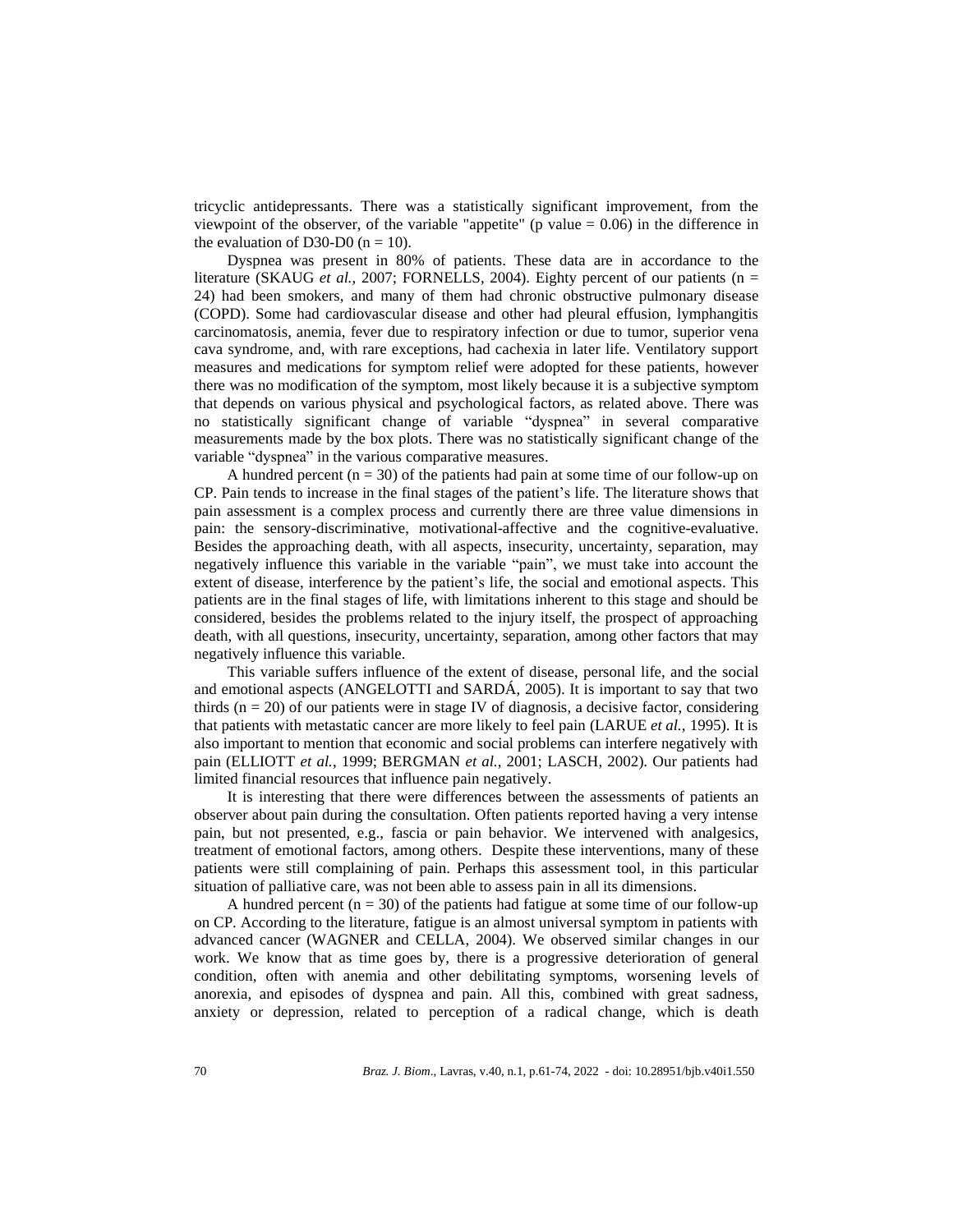approaching, negatively contributes to fatigue. There was no statistically significant change of variable "fatigue" in several comparative measurements made by the box plots. This is in agreement with the literature that describes this symptom as one with less responsive of effective interventions (INCA, 2001).

Hemoptysis was a sporadic event in our sample (three patients), short term and in small quantities (less than 100 ml). In general, this symptom was reversed after treatment of infection and administration of cough sedative, as suggested in the literature (INCA, 2001).

In our sample, cough was present in 96% ( $n = 29$ ) of patients at some point in their evolution. According to the literature, cough has a prevalence of 47% - 86% of patients with lung cancer (CHAN *et al.*, 2004).

There are many causes of cough in patients with lung cancer, for instance, endobronchial lesions, tracheoesophageal fistula, lymphangiticcarcinomatosis, fibrosis induced by radiotherapy and chemotherapy, carcinomatous lymphangitis, pleural and pericardial effusion, pneumonia, asthma, or pulmonary parenchymal infiltration (CHAN *et al.*, 2004).

We prescribed all specific treatments and, when appropriate, administered sedative drugs such as codeine. There was no statistically significant change of variable "cough" in several comparative measurements made by box plots.

The variable severity of symptoms was measured only by patients, following the protocol of the LCSS. Statistical significance  $(p = 0.06)$  of the difference was obtained in evaluations between D60-D0 ( $n = 10$ ), in the vision of patients, where the median is at a positive value on the box plots, indicating that we should interfere with distressing symptoms, seeking improvement in their severity. However, the variable was difficult to understand by patients, even following a routine clarification. In our observation, the patient felt that the progression of the disease was directly related to worsening of symptoms, even when this did not occur. Also, following the protocol of LCSS, this assessment was made only in the scale of the patient. We have improved KPS, by interfering in distressing symptoms and general quality of life. Patients could perform tasks and acquire a skill level better than before, which was detected in some ratings. There was no statistically significant change of variable "ability to perform tasks", in several comparative measurements made by box plots. In this variable, by our observation, patient was, in general, compared to the activities performed before falling ill, making the interpretation often difficult. Many patients recovered temporarily their capacity for self-care and some other activities of daily living. Only one of our patients could return to a previous level of ability.

Following the same protocol of LCSS, the evaluation of the variable "quality of life" was made only by patients. In the box plots showing the difference in ratings between D30-D0 (n = 10), there was improvement (p = 0.04). This confirms the feeling that, in patients with advanced cancer, quality of life is strongly influenced by the presence of distressing symptoms (McMILLAN and SMALL, 2002) for example, improving appetite and food intake, even on a temporary basis, positively affect quality of life of patients.

Palliative care provides comfort to patients who are in the final stages of life. Efforts should be made to implement this kind of therapy, even in countries with limited resources, because it is relatively inexpensive and presents quite convincing results.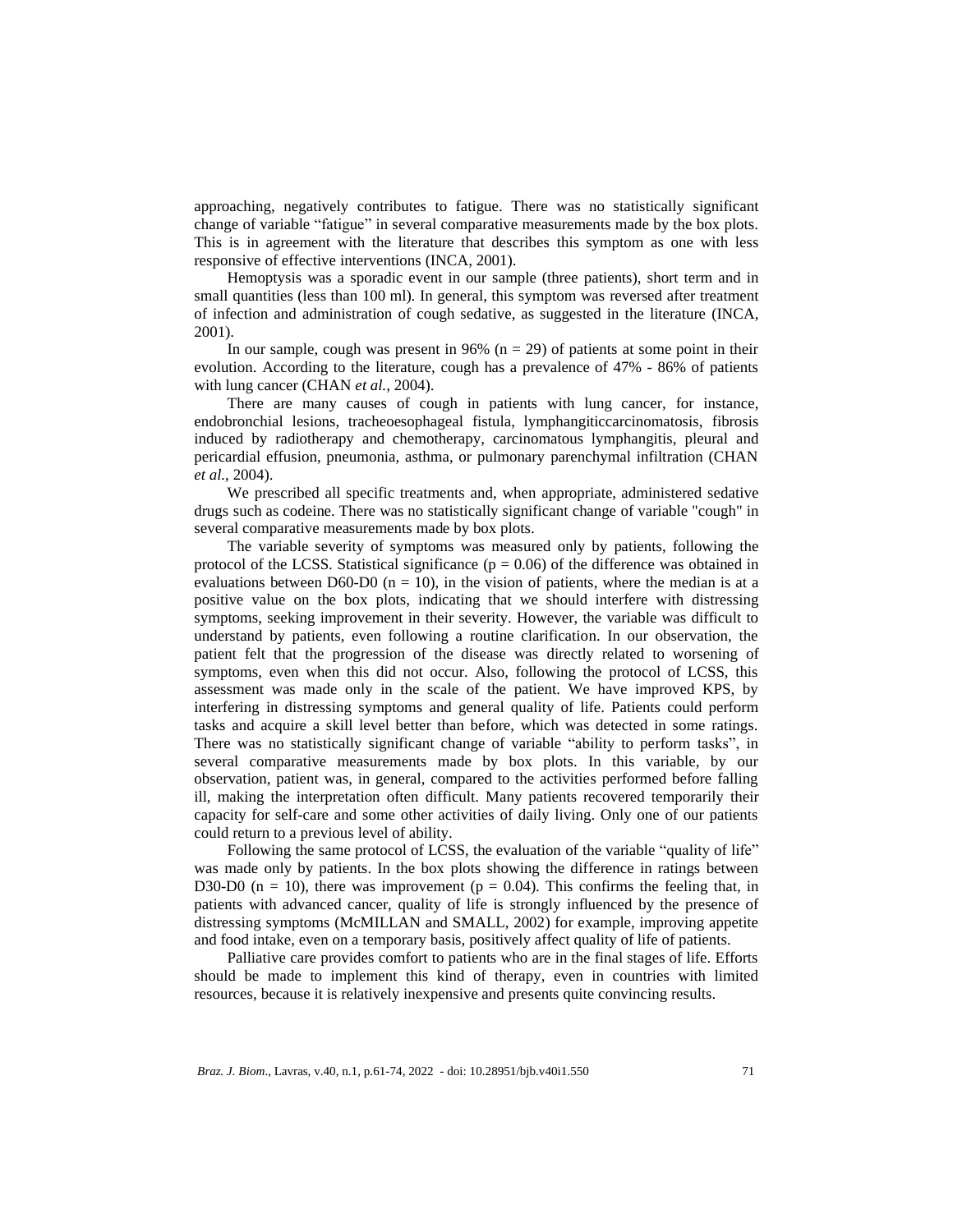### **Acknowledgements**

We thank Patricia Hollen, PhD, RN, for allowing us the use of LCSS questionnaire, which enabled this work.

MANNARINO, V. L., BONIOLI, G. C., NASCIMENTO, E. M., PEREIRA, B. B., MELLO, F. C. Q., PASCHOAL, M. E. M. Avaliação da qualidade de vida em pacientes com câncer de pulmão. *Braz. J. Biom*. Lavras, v.40, n.1, p.61-74, 2022.

- RESUMO: Há uma necessidade crescente de melhorar o cuidado ao final da vida em pacientes com câncer e avaliá-lo por meio de questionários é uma ferramenta importante para avaliar seus resultados. O objetivo deste estudo foi avaliar o efeito dos cuidados paliativos na qualidade de vida, sintomas angustiantes e capacidade funcional de pacientes com câncer primário de pulmão com doença localmente avançada e doença metastática em um hospital universitário. Foram incluídos neste estudo 30 pacientes com câncer de pulmão, previamente tratados com intenção curativa e submetidos a tratamento paliativo. Eles foram divididos em três grupos. O primeiro grupo era composto de 10 pacientes, que viveram entre 30 e 59 dias após a admissão, o segundo, 10 pacientes que viveram entre 60 e 89 dias e o terceiro, 10 pacientes que viveram 90 dias ou mais. A coleta de dados referente a cinco sintomas estressantes: anorexia, dispneia, dor, fadiga, hemoptise e tosse, foi realizada de acordo com a Escala de Sintomas de Câncer Pulmonar e Escala de Status de Desempenho de Karnofsky. Por inspeção observacional, o "apetite" e a "Escala de Status de Desempenho de Karnofsky" melhoraram; a "dor" piorou e a "qualidade de vida" melhorou após os cuidados paliativos, segundo os pacientes. Fatores físicos, psicológicos, espirituais e sociais influenciam os sintomas de pacientes com câncer no final na vida. O tratamento por cuidados paliativos pode proporcionar conforto a esses pacientes.
- *PALAVRAS-CHAVE:* Câncer de pulmão; cuidados de fim de vida; qualidade de vida; pacientes em estado terminal; Escala de Status de Desempenho de Karnofsky.

# **References**

ANGELOTTI, G.; SARDÁ, J. J. Avaliação psicológica da dor. In: FIGUEIRÓ, J.A.; ANGELOTTI, G.; PIMENTA, C. A. M.(Ed.). *Dor e Saúde Mental*.São Paulo: Atheneu,2005, p. 43-48.

BERGMAN, S.; HERRSTRÖM, P.; HÖGSTRÖM, K.; PETERSSON, I. F.; SVENSSON, B.; JACOBSSON, L.T. Chronicmusculoskeletalpain, prevalence rates, and sociodemographic associations in a swedish population study. *J Rheumatol*, v.28, p.1369– 1377,2001.

CHAMBERS, J. M.; CLEVELAND, W. S.; KLEINER, B.; TUKEY, P. A. *Graphical methods for data analysis*. New Jersey: Wadsworth, 1983.

CHAN, K-S.; SHAM, M. M. K; TSE, D. M. W; THORSEN, A. B. Palliative medicine in malignant respiratory diseases. In: DOYLE, D.; HANKS, G.; CHERNY, N.; CALMAN, K. (Ed.). *Oxford Textbook of Palliative Medicine*, 3ed. New York: Oxford University Press, 2004. p. 587-618.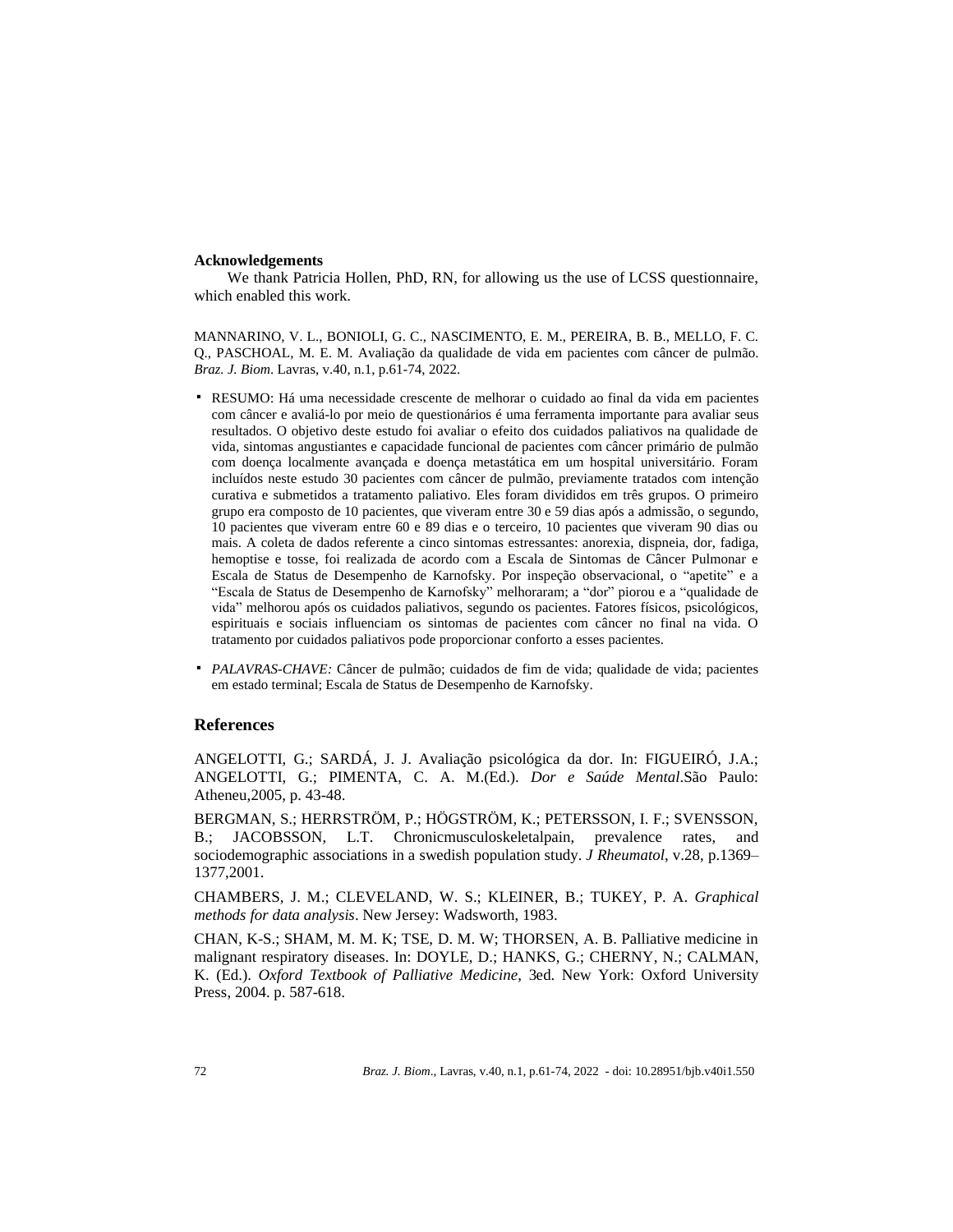ELLIOTT, A. M.; SMITH, B. H.; PENNY, K. I.; SMITH, W. C.; CHAMBERS, W. A. The epidemiology of chronic pain in the community. *Lancet*, v.354, p.1248- 1252, 1999.

FORNELLS, H. D. In: BRUERA, E.; DE LIMA, L. (Ed.). *Cuidados Paliativos: Guías para el Manejo Clínico*. OPAS, p.79-84, 2004..

HOLLEN, P. J.; GRALLA, R. J.; KRIS, M. G.; POTANOVICH, L. M. Quality of life assessment in individuals with lung cancer: testing the lung cancer symptom scale. *Eur J Cancer*, v.29, p.51-58, 1993.

INCA (2001). *Cuidados paliativos oncológicos: controle e sintomas*. Available at: http://bvsms.saude.gov.br/bvs/publicacoes/inca/manual\_cuidados\_oncologicos.pdf. (Accessed: 30 December 2020).

INCA (2019). *Estimativa 2020: incidência de câncer no Brasil*. Available at: https://www.inca.gov.br/sites/ufu.sti.inca.local/files//media/document//estimativa-2020 incidencia-de-cancer-no-brasil.pdf. (Accessed: 30 December 2020).

JEMAL, A.; BRAY, F.; CENTER, M. M.; FERLAY, J.; WARD, E.; FORMAN, D. Global cancer statistics. *CA Cancer J Clin*, v.61, p.69-90,2011.

JEMAL, A; SIEGEL R.; XU, J.; WARD, E. Cancer statistics, 2010. *CA Cancer J Clin*, v.60, p. 277-300.2010.

KARNOFSKY, D. A.; BURCHENAL, J. H. The clinical evaluation of chemotherapeutic agents in cancer. In: McLEOD, C. M., (Ed.). *Evaluation of chemotherapeutic agents*, 1st ed. New York: Columbia University Press, 1949. p. 191-205.

KNORST, M. M.; DIENSTMANN, R.; FAGUNDES, L. P. Delay in the diagnosis and surgical treatment of lung cancer. *J Pneumologia*, v.29, p.358-364,2003.

KOVÁCS, M. J. Bioética nas questões da vida e da morte. *Psicologia USP*, v.14, p.115- 167, 2003.

LARUE, F.; COLLEAU, S. M.; BRASSEUR, L.;CLEELAND, C. S. Multicentre study of cancer pain and its treatment in France, *BMJ*, v.310, p. 1034-1037,1995.

LASCH, K. E. Culture and pain. *Clinical Updates*, v.10, p.1-4,2002.

LLORCA, J.; DELGADO-RODRÍGUEZ, M. Survival analytical techniques were used to assess agreement of a quantitative variable. *Journal of Clinical Epidemiology*, v.58, p.314-315,2005.

LUIZ, R. R.; COSTA, A. J. L.; KALE, P. L; WERNECK, G. L. Assessment of agreement of a quantitative variable: a new graphical approach. *Journal of Clinical Epidemiology*, v.56, p.963-967, 2003.

McMILLAN, S. C.; SMALL, B. J. Symptom distress and quality of life in patients with cancer newly admitted in hospice home care. *Oncology Nursing Forum*, v.29. p.1421- 1428, 2002.

NERVI, F. Anorexia y Caquexia. In: BRUERA, E.; DE LIMA, L. (Ed.). *Cuidados Paliativos: Guías para el Manejo Clínico*. OPAS, 2004. p. 49-53.

R CORE TEAM. *R: A language and environment for statistical computing*. R Foundation for StatisticalComputing. Vienna, Austria, 2020.